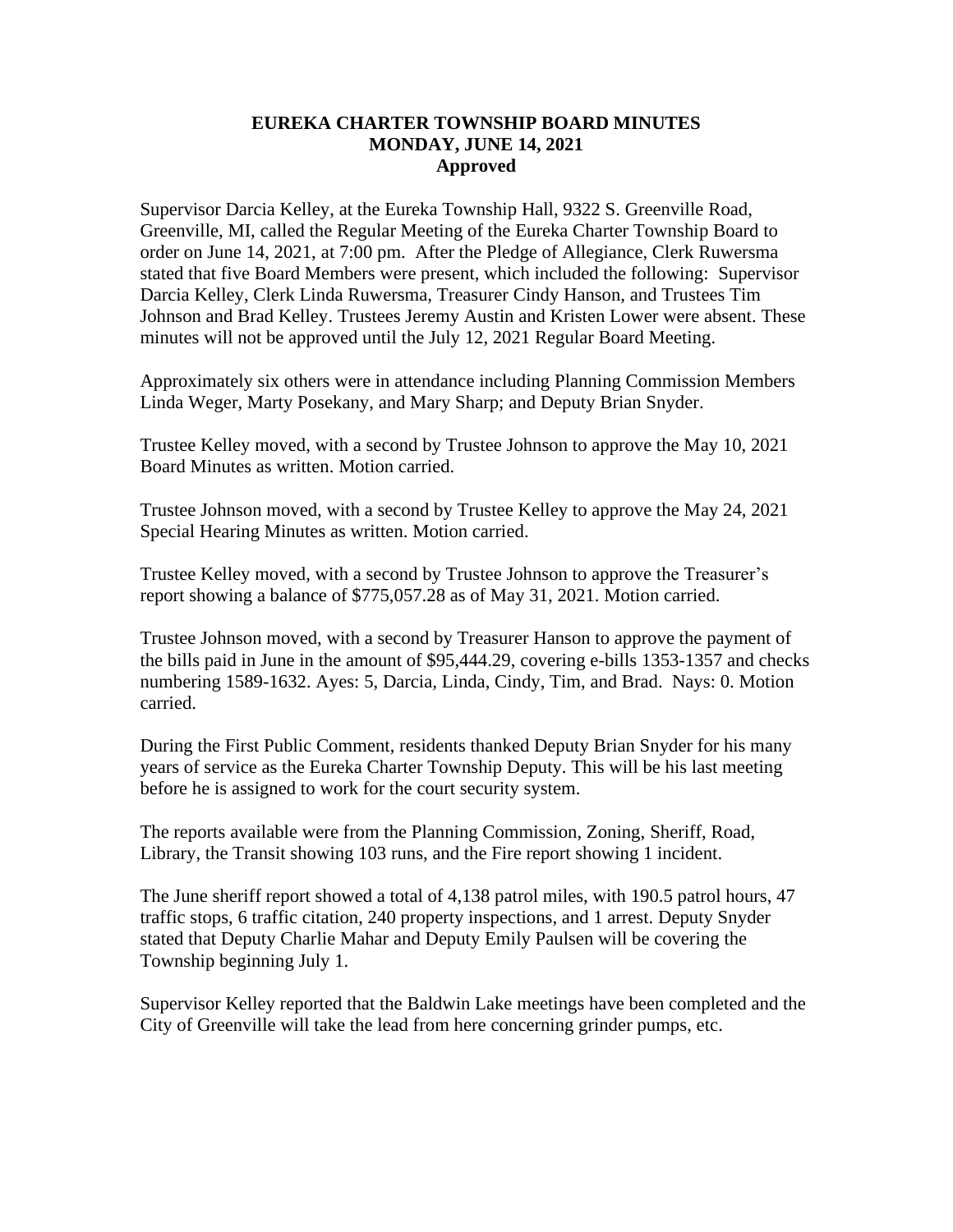Supervisor Kelley gave a brief update on the projected \$397,521.00 stimulus money, and she reminded the residents that the Township will start taking credit card payments beginning July 1, 2021.

Trustee Kelley moved, with a second by Treasurer Hanson to approve an additional yearly \$2,000.00, which will cover dry hydrant repairs and Lift Assists, to be added to the future Fire Services Contract that Eureka Charter Township has with the City of Greenville. Ayes: 5, Darcia, Linda, Cindy, Tim, and Brad. Nays: 0. Motion carried.

Clerk Ruwersma moved, with a second by Trustee Johnson to approve to have Shumaker Technology Group to service the Township with digital on-line forms for \$500.00. Ayes: 5, Darcia, Linda, Cindy, Tim, and Brad. Nays: 0. Motion carried.

In April, Supervisor Kelley got a quote of \$17,000.00 from Applied Imaging for digital documentation services for the Township's documents. Another bid came in from Shumaker Technology Group for \$17,361.00. Supervisor Kelley will get at least one more quote and bring this back to the Board.

Three quotes came in from Superior Asphalt, Inc. for \$17,278.00, Midwest Asphalt Maintenance, Inc. for \$19,150.00, and Shook Asphalt Co. Inc. for \$10,065.00 to pave the Eureka Township Cemetery drive. After some discussion, Trustee Johnson moved, with a second by Treasurer Hanson to approve for Shook Asphalt Co. Inc. to pave the cemetery drive for \$10,065.00. Ayes: 5, Darcia, Linda, Cindy, Tim, and Brad. Nays: 0. Motion carried.

Supervisor Kelley distributed a sample sheet of rules and regulations to be followed concerning the Eureka Township Cemetery.

Trustee Johnson moved, with a second by Trustee Kelley to approve to have the previously talked about rules and regulations put on a permanent sign at the Eureka Township Cemetery for not more than \$1,000.00. Ayes: 5, Darcia, Linda, Cindy, Tim, and Brad. Nays: 0. Motion carried.

Treasurer Hanson moved, with a second by Trustee Kelley to approve for Amy Homich to serve as the Eureka Charter Township volunteer board member on the Greenville Area Community Foundation beginning January 1, 2022, to take over the position of longserving member John Kerschen. Motion carried.

Mr. Al Lehman owns approximately twenty-one acres of land next to the Township Hall and has asked if the Board would like to make an offer to purchase the land. This has been brought up in the past.

After some discussion Trustee Kelly moved, with a second by Trustee Johnson to approve to have Supervisor Kelley offer Mr. Al Lehman \$6,000.00 per acre for a total of approximately \$120,000.00. Ayes: 5, Darcia, Linda, Cindy, Tim, and Brad. Nays: 0. Motion carried.